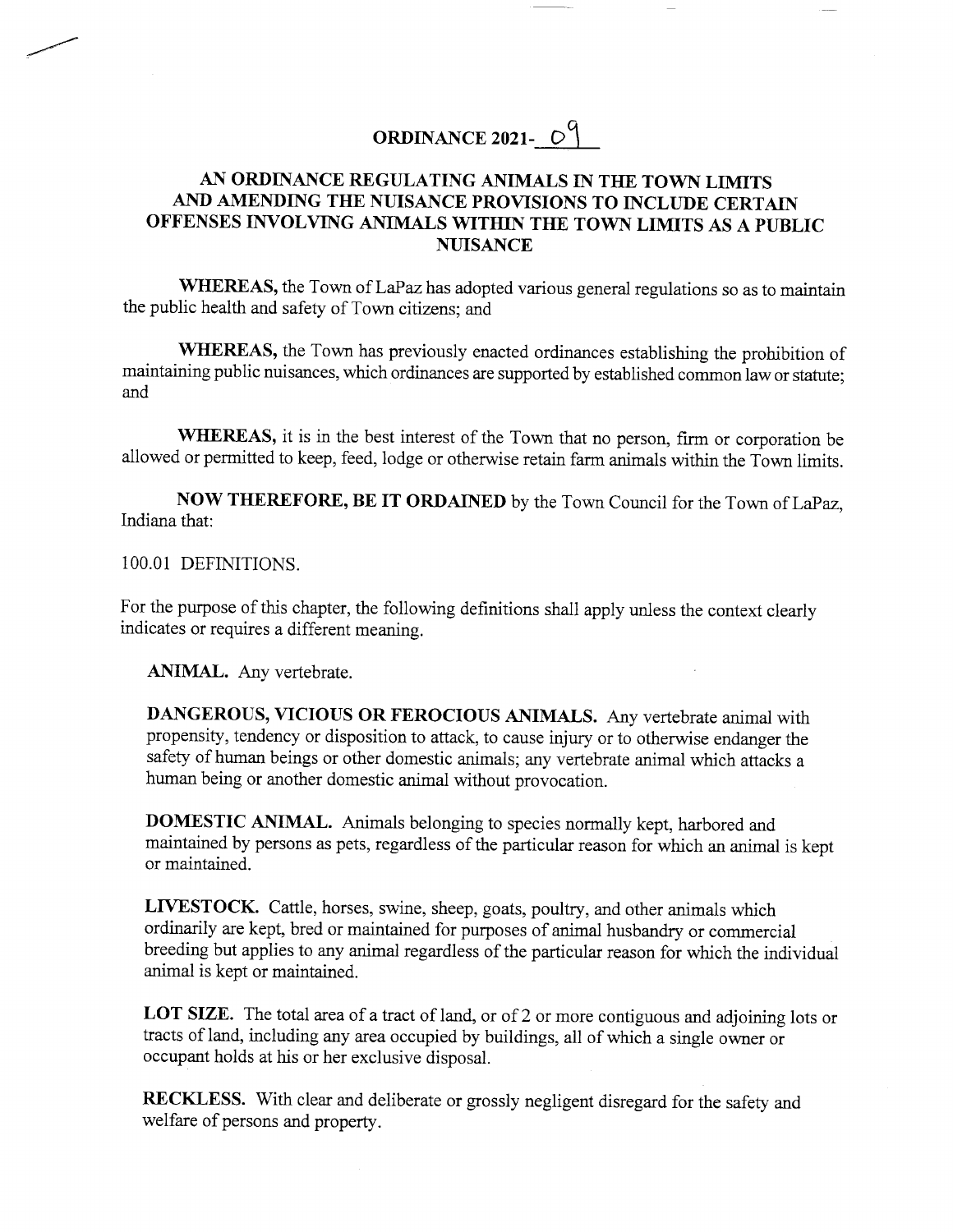TO RIIN AT LARGE. The term means for an animal to be loose upon public property or in a public area, or upon private property other than that of the animal's owner or keeper and without the consent of the owner or tenant of that private property, without direct and responsible human control and supervision.

WILD ANIMAL. Any animal which is not a domestic animal.

 $$100.02$  GENERAL REGULATIONS.

No person having ownership or custody of an animal shall, within the corporate limits of the Town of La Paz:

(A) Knowingly or negiigently permit a domestic animal to run at large or to destroy or deface shrubbery, lawns, flowers, gardens or other property;

(B) Keep any animal which, by barking, howling, yelping or making any other noise disturbs the peace and quiet of any neighborhood, or which, by foul and noxious odors detracts from the use, enjoyment and value of surrounding properties;

(C) Keep any animal known to be dangerous, other than securely confined in an enclosed area on the premises of the owner with clearly visible signs posted to warn persons of the presence of that animal;

(D) Knowingly or negligently permit an animal to kill or injure livestock or other domestic animals, or to attack or injure any person who is engaged in lawful pursuits;

(E) Knowingly or negligently permit any animal to chase or harass vehicles or pedestrians on public streets and sidewalks or obstruct the normal use of streets and sidewalks;

(F) Fail to confine any female dog or cat in heat in a closed building so the animal cannot come into contact with other animals except for planned and supervised breeding;

(G) Keep any livestock on any property within the municipal limits, provided, the Town Council may, at its discretion, grant a conditional variance from this section if it finds that surrounding properties would not be adversely affected or that an umeasonable hardship wouid result by virfue of disruption of an existing use of property at the time this section first becomes applicable;

(H) Keep any wild animal, other than that small species as may be lawfully obtained through regular retail pet stores, or animals kept by zoos, circuses, educational institutions or scientific establishments which are authorized under the game and wildlife laws of the state or United States to keep and harbor those animals in captivity;

(D Walk any dog on the streets or other public piaces, except on a leash controlled by the dog's owner or other responsible person, and when not on a leash the dog shall be confined to the property of its owner;

(J) Abandon animais or fail to supply animals with adequate food, water, exercise, shelter and medical care. An emaciated condition of any animal or an unnatural and excessive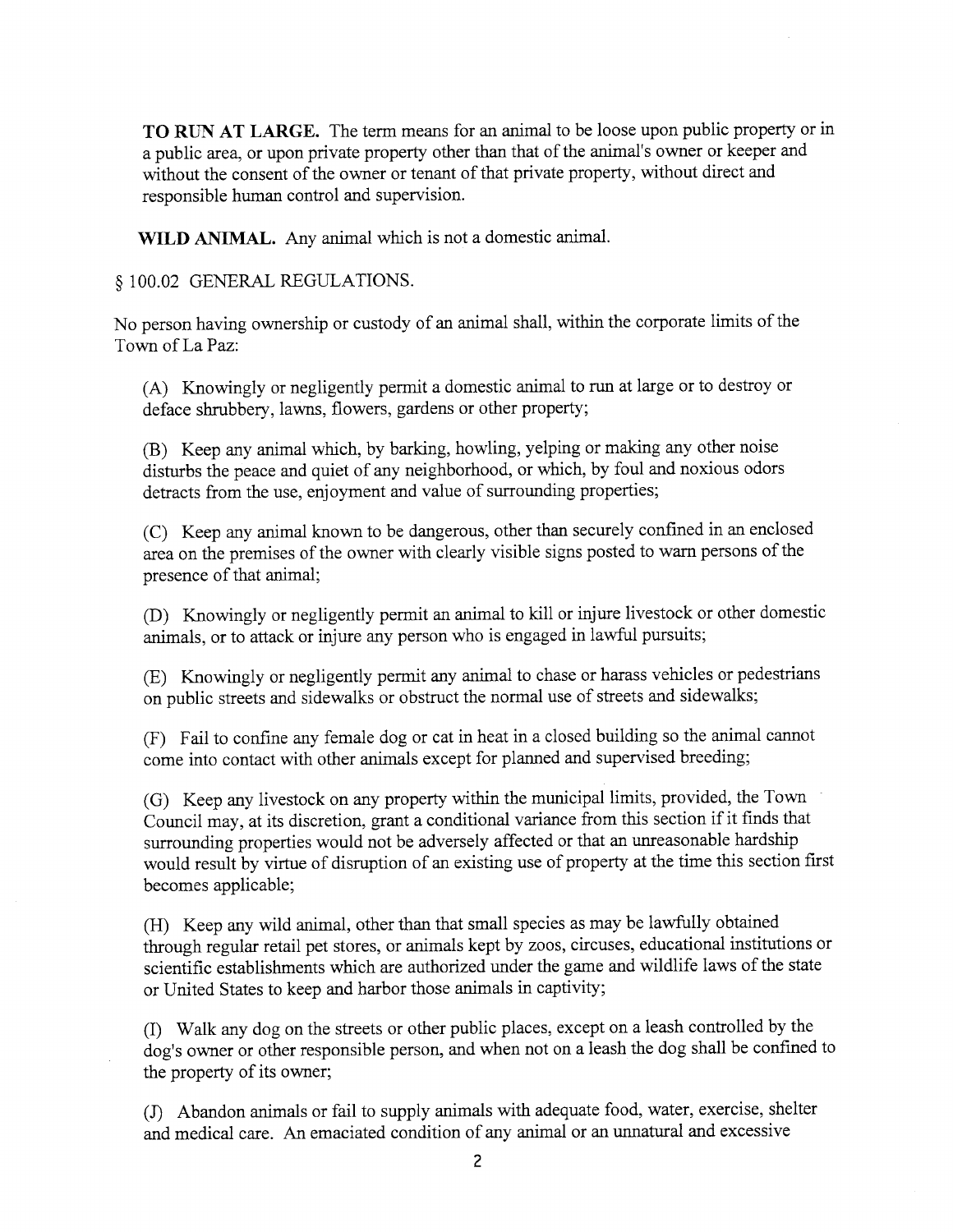craving for food and drink shall be prima facie evidence of the failure to properly feed or water the animal as is required by this section;

(K) Leave an animal unattended in a vehicle when conditions in that vehicle would constitute a health hazard to the animal;

(L) Fail to remove waste (excrement) of the animal in their custody, from all property, public and private. When walking an animal, arrangements must be made to pick up the waste left on the route; and

(M) Fail to have their dog or cat, over the age of 6 months, vaccinated against rabies in compliance with I.C. 35-46-3-1. The rabies tag shall be worn on a properly fitting collar at all times.

1OO.O3 RECOGNIZANCE AND ENFORCEMENT OF RELATED STATE ANIMAL CONTROL LAWS.

(A) In addition to any requirements of  $\S 100.02$ , the following state laws governing animal control are noted and shall be enforced in the Town of LaPaz:

(1) I.C.35-46-3-1, prohibiting the having of any dog more than 6 months of age which has not been currently vaccinated against rabies (Class C lnfraction or Class B Misdemeanor if the dog bites a person); and

(2) I.C.35-46-3-7, prohibiting cruelty to or neglect of vertebrate animals (Class B Misdemeanor).

(B) The statutes cited in division (A) above are not intended to be exhaustive of all state laws relating to animals and the fact that any other statute is not enumerated in this section does not imply that it will not be enforced by the town authorities within their proper jurisdiction.

#### VICIOUS DOGS

1OO.3O DEFINITIONS.

For the purpose of this subchapter, the following definitions shall apply unless the context clearly indicates or requires a different meaning:

OWNER. Any person, firm, corporation, organization or department possessing or harboring or having the care or custody of a dog.

TINCONFINED. Any dog which is not securely confined indoors or confined in a securely enclosed and locked pen or structure upon the premises of the owner of the dog. The pen or structure must have secure sides and a secure top attached to the sides. If the pen or structure has no bottom secured to the sides, the sides must be embedded into the ground no less than <sup>1</sup>foot. All the pens or structures must be adequately lighted and kept in a clean and sanitary condition.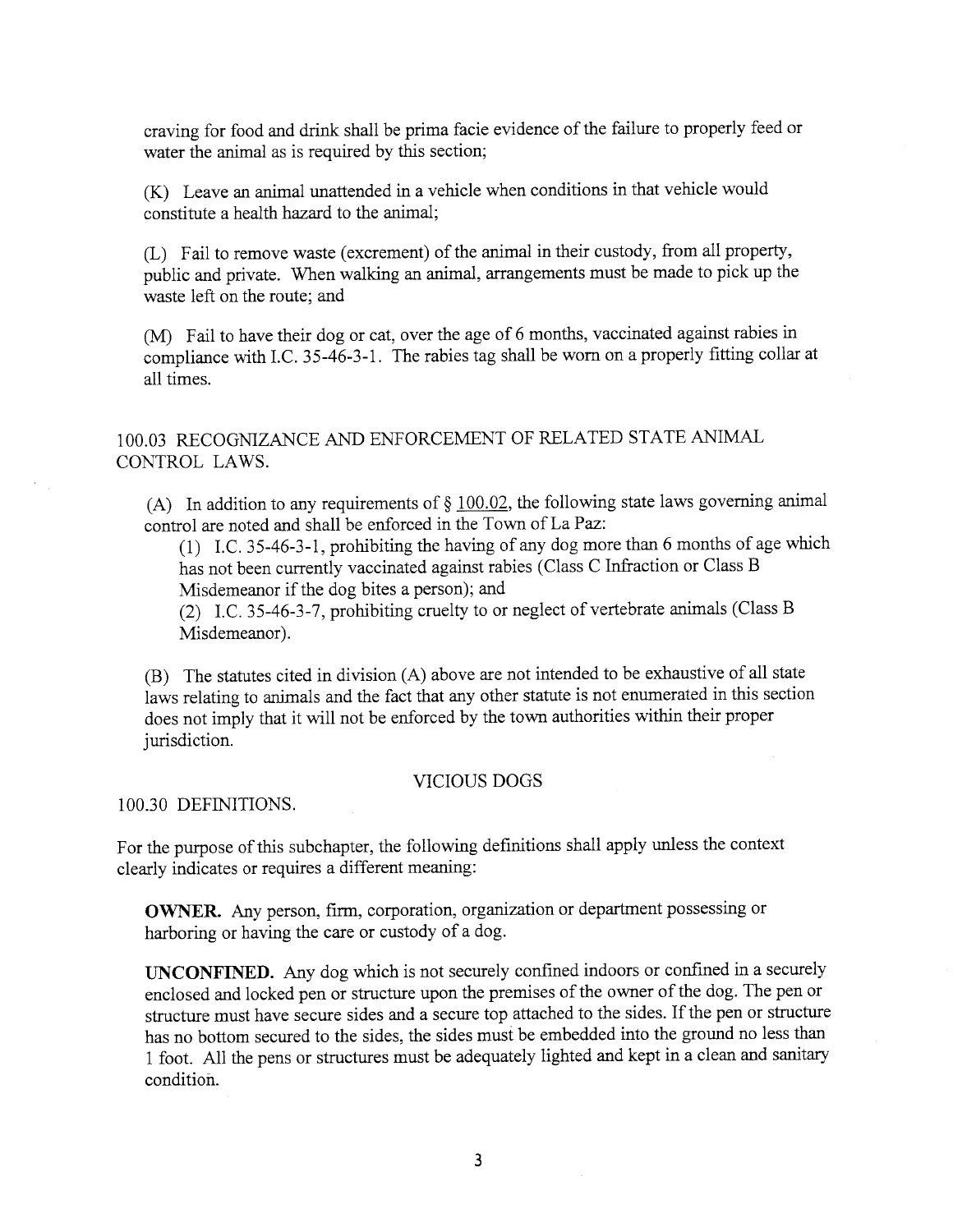#### VICIOUS DOG. The following:

(1) Any dog with a known vicious propensity, tendency or disposition to attack unprovoked, to cause injury to, or otherwise threaten the safety of human beings or domestic animals.

(2) Any dog which because of its vicious propensity is capable of inflicting serious physical harm or death to humans, and which would constitute a danger to human life or property if it were not kept in the manner required by this chapter.

(3) Any dog which, without provocation, attacks or bites, or has attacked or bitten <sup>a</sup> human being or domestic animal.

(4) Any dog owned or harbored primarily or in part for the purpose of dog fighting, or any dog trained for dog frghting.

#### 100.31 CONFINEMENT.

The owner of a vicious dog shall not suffer or permit the dog to go unconfined.

t00.32 LEASH AND MUZZLE REQUIRED.

The owner of a vicious dog shall not suffer or permit the dog to go beyond the premises of the owner unless the dog is securely muzzled and restrained by a chain or leash of sufficient strength to muzzle and restrain the dog, and under the physical restraint of a person of at least 18 years of age. The muzzle shall be made in a manner that will not cause injury to the dog or interfere with its vision or respiration, but shall prevent it from biting any human or animal.

### 100.33 OWNER TO DISPLAY WARNING SIGNS.

The owner of a vicious dog shall display in a prominent place on his or her premises a clearly visible waming sign indicating that there is a vicious dog on the premises. A similar sign is required to be posted on the pen or kennel of the animal.

100.34 DOG FiGHTING PROHIBITED.

No person, firm, corporation, organization or department shall possess or harbor or maintain care or custody of any dog for the purpose of dog fighting or train, torment, badger, bait or use any dog for the purpose of causing or encouraging the dog to attack human beings or domestic animals.

#### 100.35 INSLRANCE.

Owners of vicious dogs must provide proof to the Clerk-Treasurer of public liability insurance in the amount of at least \$100,000, insuring the owner for any personal injuries inflicted by his or her vicious dog.